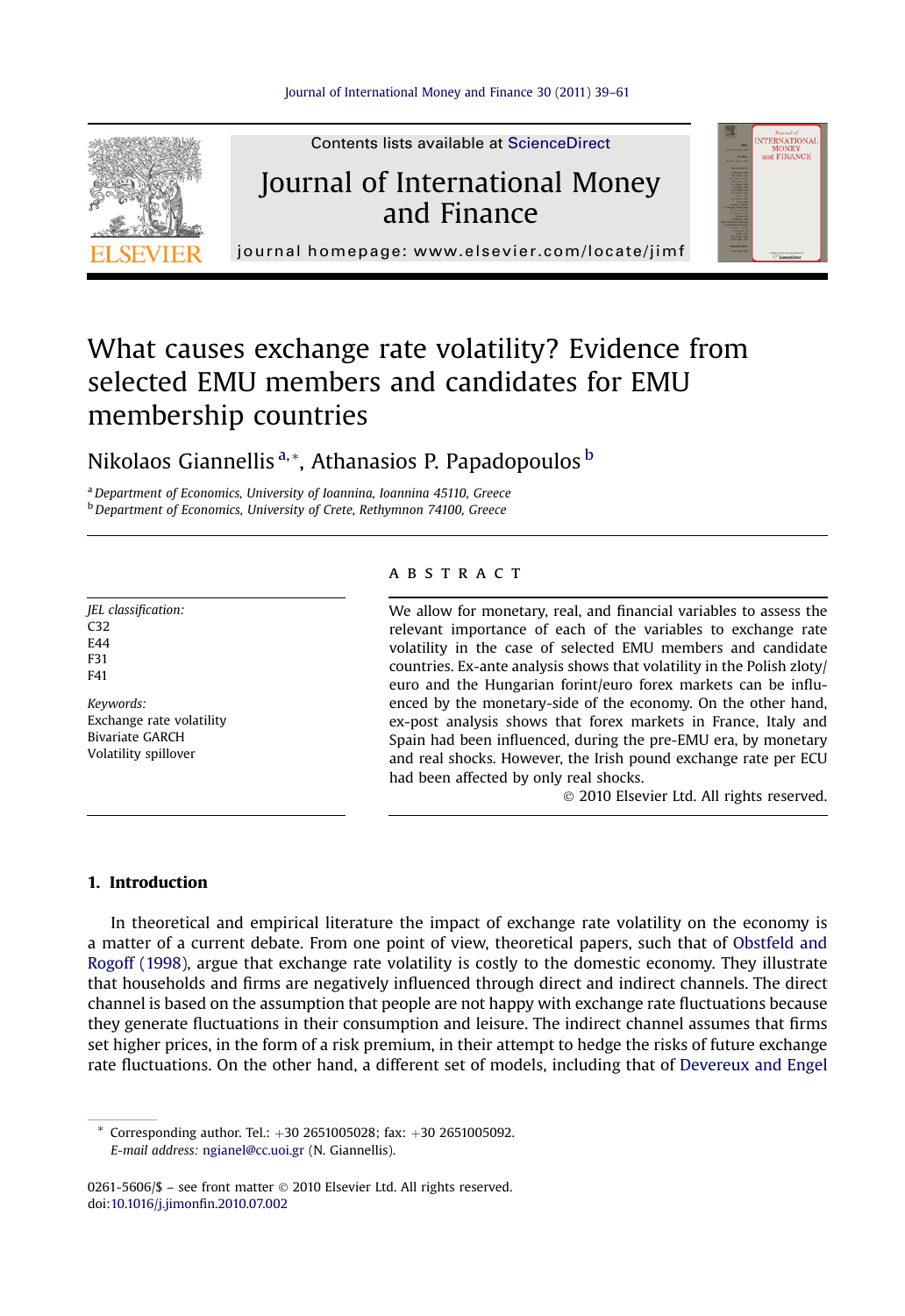[\(2003\)](#page--1-0), supports the view that exchange rate volatility does not entail welfare costs. They show that domestic consumption is not affected if prices are fixed to the currency of the foreign country.

However, empirically it is more common that exchange rate volatility provokes costs for the domestic economy. In general, welfare costs are higher for developing countries than for developed countries. [Egert and Morales-Zumaquero \(2005\)](#page--1-0) find that exchange rate volatility weakens exports in Central and Eastern European (CEE) countries with different effects across countries. An active application of the argument that exchange rate volatility is costly is the European Economic and Monetary Union (EMU). Exchange rate stability is crucial for the effectiveness of monetary convergence to the euro zone. In other words, in line with the theory of optimum currency areas, the lower the exchange rate volatility, the greater the ability of two countries to share a common currency. Hence, the Maastricht Treaty has set the obligation of EMU candidate countries to retain exchange rate stability vis-à-vis the euro for at least two years before adopting the single currency.

The empirical literature on the direct examination of exchange rate volatility in EMU candidate countries is not rich. [Bask and Luna \(2005\)](#page--1-0) found that with the creation of EMU, most of the European countries have been more stable and less volatile. However, specific facts can change the behavior of exchange rates. For instance, most of the currencies became more volatile when Denmark voted against the euro. Finally, they did not find evidence that monetary policy integration can negatively affect exchange rate stability.

A study that is more relevant – to EMU candidate countries – is that of [Kocenda and Valachy \(2006\),](#page--1-0) which examines the behavior of exchange rate volatility for Poland, Hungary, Slovakia, and Czech Republic under fixed and floating exchange rate regimes. Applying a Threshold GARCH (TGARCH) model in order to capture any asymmetric effects in the process, they find that volatility is greater under a floating than under a fixed regime. This implies that the type of the regime is an important factor for exchange rate volatility.<sup>1</sup> However, exchange rate volatility patterns are different across countries. In addition, they find that the effect of the interest rate differential on volatility is small, but it becomes higher under floating regimes. This is because under a fixed regime monetary policy is not independent and domestic interest rates are set by the foreign "anchor" country.

[Kobor and Szekely \(2004\)](#page--1-0) find that exchange rate volatility (vis-à-vis the euro) in four CEE countries is subject to regime switching. Cross-correlations between exchange rates are higher when both exchange rates are in the high volatility regime, which implies higher spillover effects when exchange rates are volatile. In general, they find that high volatility is linked with depreciation periods, while low volatility comes with slow appreciation trends (for the domestic currency).

In the present study, consistent with the Maastricht exchange rate criterion, we examine the behavior of four CEE countries' currencies vis-à-vis the euro. To be specific, we aim to define the sources of volatility of those exchange rates. We allow for monetary variables, real variables, and financial variables to assess the relevant importance of each of the variables to (potential) exchange rate volatility. In addition, we conduct the same analysis for selected EMU and former European Monetary System (EMS) members in order to examine the dynamic relationship among the corresponding exchange rates vis-à-vis the ECU and the above variables of interest during the pre-EMU period. Namely, the empirical investigation involves an ex-ante analysis for the cluster of CEE countries and an ex-post analysis for the cluster of EMU countries.

This paper contributes by shedding light on a number of important policy issues. First, the ex-ante analysis provides important information to the monetary authorities about which part of the economy induces most exchange rate volatility. Thanks to this information, policy makers in CEE countries are aware of the channels which transmit volatility to the exchange rate and by applying the appropriate policy can stabilize those disturbances in order to avoid excessive fluctuation of their exchange rates per euro (for those countries which follow a free-floating or managed-floating regime) and excessive

 $<sup>1</sup>$  Similarly, [Rose \(1996\)](#page--1-0) argues that the exchange rate regime does matter in explaining exchange rate volatility. In an</sup> empirical application he finds that there is a positive and significant relationship between exchange rate band and exchange rate volatility. In contrast, [Frenkel and Goldstein \(1987\)](#page--1-0) argue that exchange rate regimes may not be significant for volatility. They claim that macroeconomic fundamentals should play a significant role, since the real sources of exchange rate volatility are bad policies and market inefficiencies.